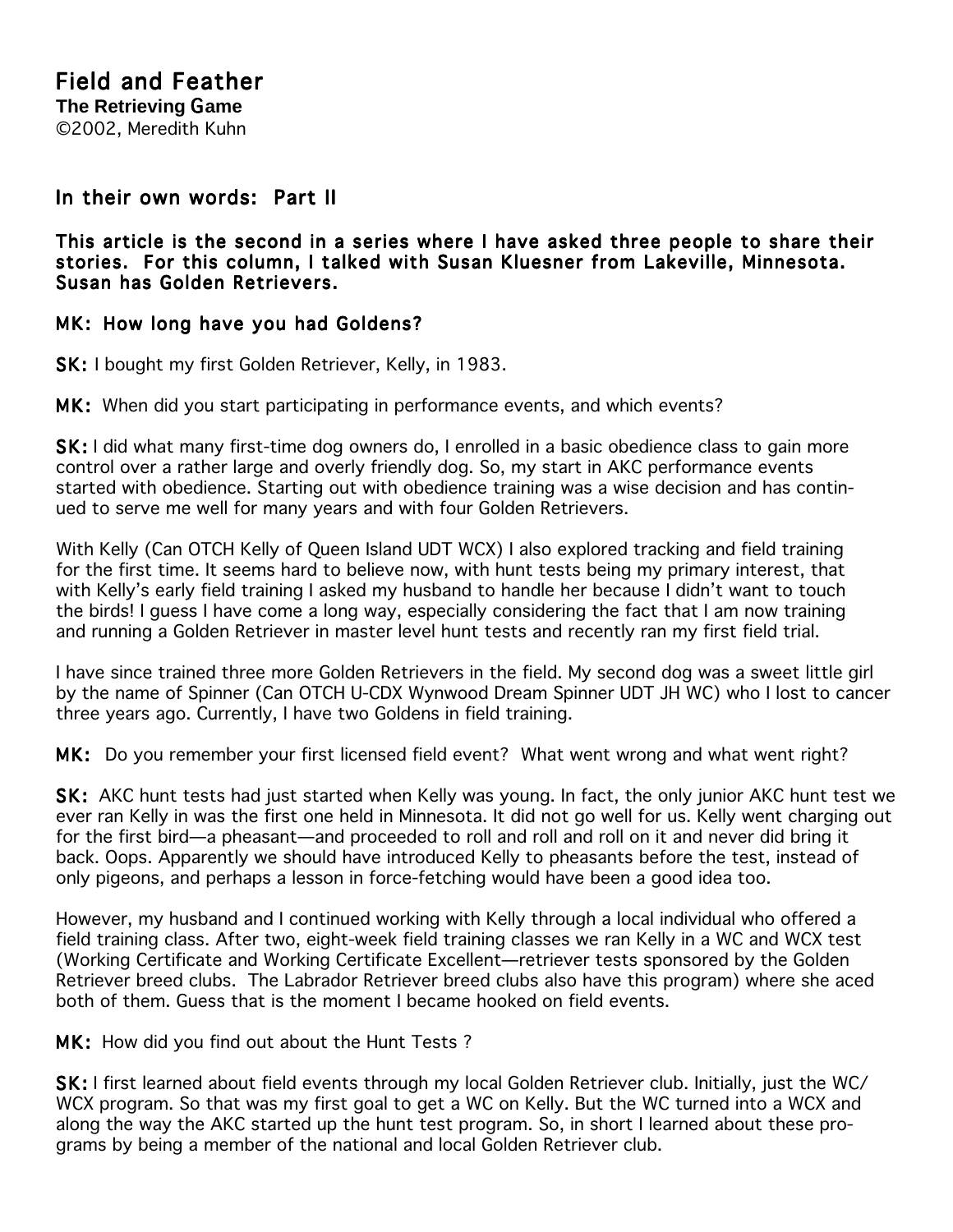## MK: What is the one tip you would give a "newbie" to the sport?

SK: The road from running Kelly in a WC to upper field stakes has been a long one because I've always trained my own dogs. I have never sent any of my dogs out with a pro for training. I have learned by reading, watching and simple trial and error. However, a key tool was joining two local allbreed retriever clubs. These clubs provided me with access to training grounds and connected me with other people to train with. It is absolutely essential to have a good training group to succeed in the field games.

My one tip to newbies? You must take on the responsibility of learning this sport yourself. No one class or mentor—if you are fortunate enough to have a mentor—is going to train your dog. So, read everything you can on dog training, join a retriever club and work at their events. Ask lots of questions. Offer to throw birds for other training groups in turn for help with your dog. Finally, recognize from the start, being "good" at field training and running dogs in competition will take a lot of time because there is so much to learn.

MK: Where are your dogs now in their accomplishments and what's next?

SK: Currently, I have two Goldens in field training. There is Chaser (WR Wynwood High Speed Chase UD SH NA NAJ WCX) who I am now running in master—he has two legs on this title. I also have a young dog by the name of Ticket (Raggedy Run Just the Ticket JH WC) who recently received a derby JAM at an informal field trial (club trial or "picnic" trial).

It is the challenge of this sport that keeps me coming back year after year. There is so much to this sport one never runs out of new things to learn. And when the day comes that your first dog, the one you trained, successfully completes his first major blind or derby, you'll be hooked too.

\*\*\*\*\*\*\*

Susan and her dogs have learned the same hard lessons that I did—and many others did. Introducing your dogs to different types of birds BEFORE your first test is a must. And force-fetching usually becomes necessary at some point too…it's just a matter of time.

As BJ and I headed off to our first junior test, BJ had never refused a retrieve. However, the second duck I sent her to retrieve was a live flier that was only wounded. She flew out to the duck, had her mouth open and was getting ready to scoop it up when the duck reared up and started quacking furiously! BJ didn't quite know what to do, so she just started scouting the area in larger and larger circles, looking for a duck that didn't talk back.

When we got home, I asked someone to explain and demonstrate the force-fetch to me and BJ learned to carry live ducks as well as dead ones. If you recall, BJ is the same dog who in a later hunt test tracked a crippled duck all over a pond and most of the surrounding countryside to finish her Junior Hunter title.

Notice that we all use words like "hooked" and "addicted"? Well, it is that much of a challenge and that much fun. When I first started in this game, it was my husband who didn't want to touch the birds—he had to have gloves on before he would throw for me. Now we barely give it a thought. Like I said in my column titled "You know you are hooked…":

You know you are hooked on the retriever game when…you take a lunch break during training or a hunt test and forget to wash your hands!